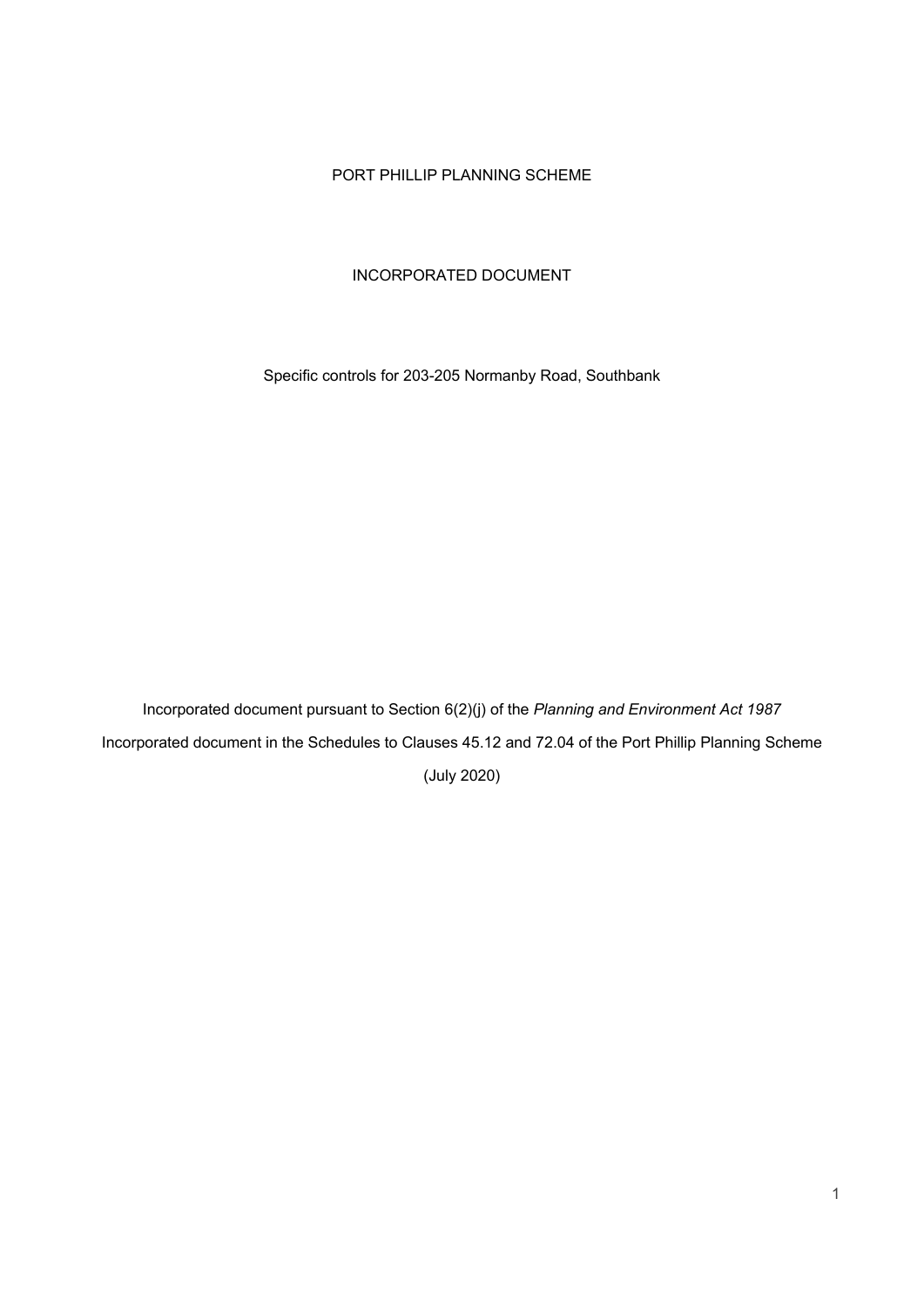# **1. INTRODUCTION**

- 1.1 This document is an Incorporated Document in the schedules to Clauses 45.12 and 72.04 of the Port Phillip Planning Scheme (the Planning Scheme) pursuant to section 6(2)(j) of the *Planning and Environment Act 1987*.
- 1.2 The Minister for Planning is the Responsible Authority for administering Clause 45.12 of the Planning Scheme with respect of this Incorporated Document except that:
	- a) The City of Port Phillip is the Responsible Authority for matters expressly required by the Incorporated Document to be endorsed, approved or done to the satisfaction of the City of Port Phillip;
	- b) The Victorian Planning Authority is the Responsible Authority for matters under Division 2 of Part 9 of the Act relating to any agreement that makes provision for development contributions;
	- c) The City of Port Phillip is the Responsible Authority for the enforcement of the Incorporated Document.

# **2. PURPOSE**

2.1 To facilitate the demolition of the existing building on the land identified in Clause 3 for the use and development of a mixed-use development comprising dwellings and retail premises and alteration of access to a road in Road Zone Category 1 in accordance with Clause 4 of this document.

# **3. LAND DESCRIPTION**

3.1 The control in Clause 4 applies to the land at 203-205 Normanby Road, Southbank, being the land contained in Certificates of Title Volume 9630 Folio 211 and Volume 9433 Folio 933 and more particularly described in Title Plans TP276279U and TP276156M. The land is identified in Figure 1 below.



**Figure 1: 203-205 Normanby Road, Southbank**

# **4. CONTROL**

- 4.1 The land identified in Clause 3 of this document may be used and developed in accordance with the specific control contained in Clause 4 of this document.
- 4.2 The control in Clause 4 prevails over any contrary or inconsistent provision in the Planning Scheme.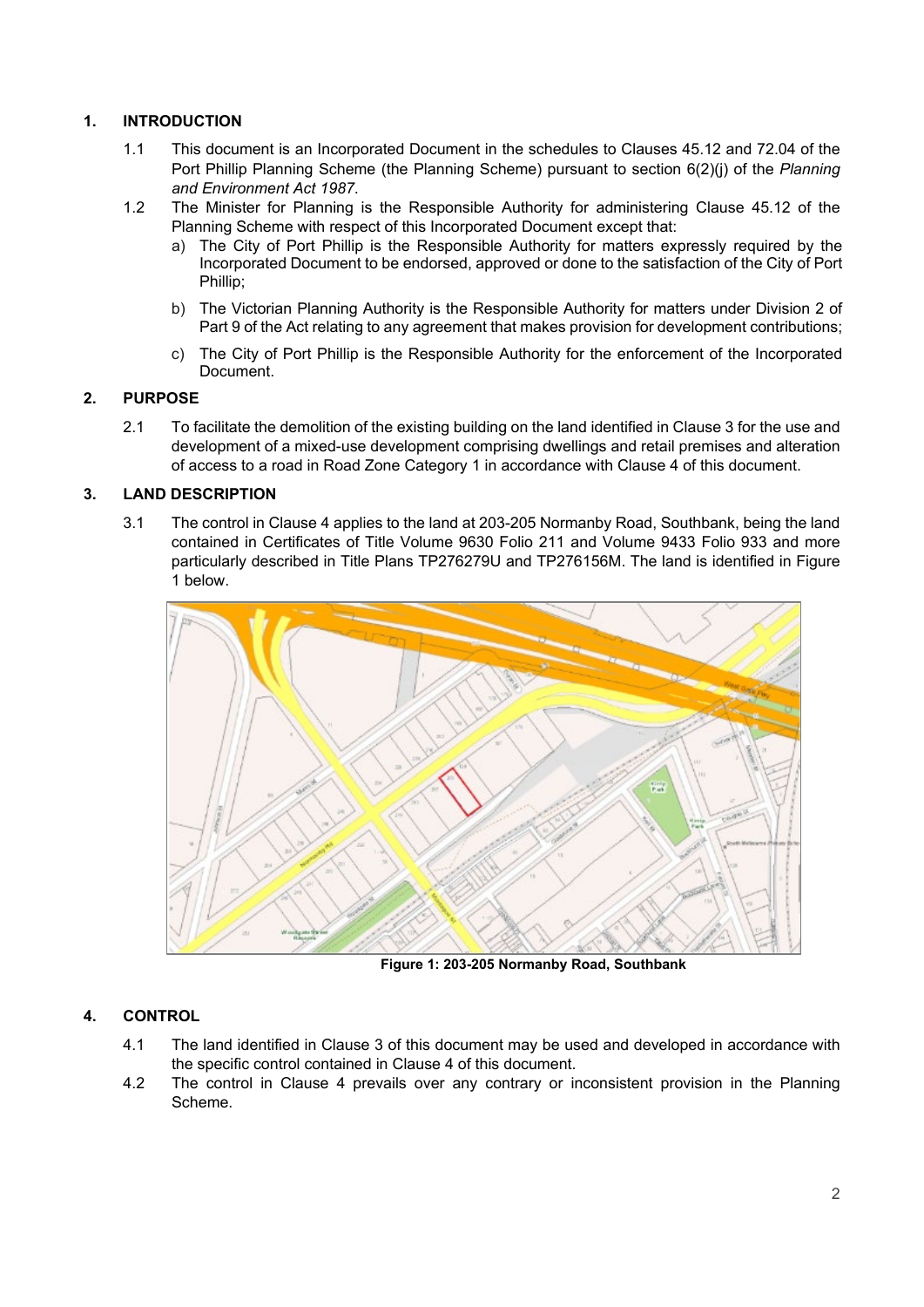## **Exemption from the Planning Scheme requirements**

- 4.3 Subject to Clause 4.2, no planning permit is required for, and no provision in the Planning Scheme operates to prohibit, control or restrict the use or development of the land in accordance with the provisions contained in this Clause 4.
- 4.4 A permit is required to subdivide the land and any such application is:
	- a) Exempt from the requirements in Clause 45.11 (Infrastructure Contributions Overlay) of the Planning Scheme.
	- b) Exempt from the requirements in Clause 53.01 (Public Open Space Contributions) of the Planning Scheme.
- 4.5 Notwithstanding Clauses 4.3 and 4.4, any permit allowing subdivision of the land must include a condition requiring payment to the City of Port Phillip before a statement of compliance is issued, of a public open space contribution equal to 8% of the site value of the land.

## **Compliance with the approved documents**

4.6 The use and development of the land must be undertaken in accordance with all documents approved under Clause 4.

# **Amended Plans**

- 4.7 Before the development starts, excluding demolition, bulk excavation, piling and site preparation works, amended plans must be submitted to and approved by the Responsible Authority in consultation with the City of Port Phillip. The plans must be drawn to scale and fully dimensioned including to show natural ground level, floor levels, wall and building heights and lengths, with heights to be expressed to Australian Height Datum (AHD) and three copies plus an electronic copy must be provided. The plans must be generally in accordance with the architectural plans entitled Project No. 1949, Drawing Nos. S06\_A03.01 Rev 7, S06\_ A03.02 Rev 7, S06\_A03.03 Rev 7, S06\_A03.04 Rev 8, S06\_A03.05 Rev 3, S06\_A10.01 Rev 8, S06\_A10.02 Rev 7, S06\_A10.13 Rev 7, S06\_A10.04 Rev 8, S06\_ A11.01 Rev 8, S06\_A20 Rev 5, and S06\_A21 Rev 3, all dated 23 October 2019, prepared by Hayball Architects but modified to show:
	- a) A re-designed northern podium facade that contributes to a high quality public realm commensurate with the main road location.
	- b) A re-designed southern podium façade that provides improved integration and a high quality presentation to the future linear park.
	- c) High quality artwork or other form of visual interest on the western podium wall sufficient for it to present acceptably as an external face of the building (unless a building is constructed to the shared boundary and fully obscures views to this wall before development starts).
	- d) Podium façades above ground floor to better enable views into the commercial tenancies from side angles.
	- e) The northern and southern tower facades refined in line with the overarching architectural approach to the building, including incorporating shading on the northern facade.
	- f) Apartment layouts that meet the windows standard in Clause 58.07-3 of the Port Phillip Planning Scheme.
	- g) The car spaces located between ramps on the mezzanine and levels 1 to 3 deleted.
	- h) The car spaces adjacent to walls/columns/stores to incorporate 300mm clearance.
	- i) Provision of a deep soil planter box north of the apartment 5 screen to create greater physical separation between the communal terrace and the private open space for that apartment.
	- j) Equitable disabled access as part of the podium and ground floor redesign, demonstrated through pathway diagrams and appropriately dimensioned and annotated drawings.
	- k) Safe access for cyclists and other users incorporated into the southern ground floor design.
	- l) Air conditioning system components that are located internal to the building or otherwise not visible from public views or in areas designated for private open space.
	- m) Fixed screens to separate the private terraces on level 30.
	- n) Vehicle access ramping contained within the subject site.
	- o) Reduced ground floor setback from Normanby Road to a maximum of 0.5 metres.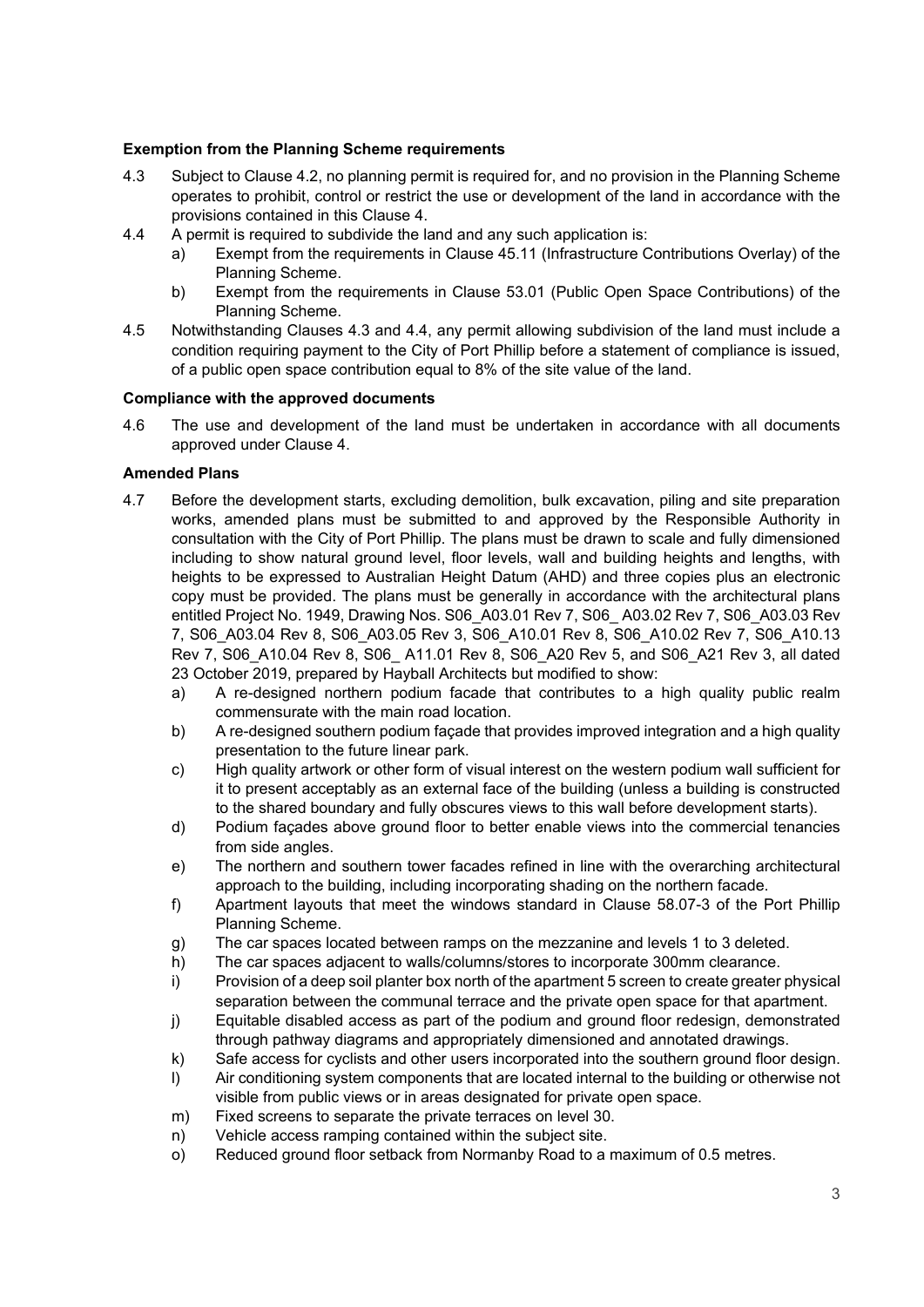- p) Maximised adaptability of car parking areas on Levels 3 and 4 to enable potential future conversion.
- q) Canopies above Normanby Road and Woodgate Street at least 3 metres above Street level but no higher than 4.5 metres above street level.
- r) Relocation of the bin storage areas to the rear of the loading bay to provide a convenient path for collection.
- s) Any changes required to meet the requirements of the Façade Strategy in the corresponding condition(s) below.
- t) Any changes required to meet the requirements of the Landscaping Strategy in the corresponding condition(s) below.
- u) Any changes required to meet the requirements of the Lighting Strategy in the corresponding condition(s) below.
- v) Any changes required to meet the requirements of the Traffic Impact Assessment Report in the corresponding condition(s) below.
- w) Any changes required to meet the requirements of the Waste Management Plan in the corresponding condition(s) below.
- x) Any changes required to meet the noise attenuation and mitigation requirements in the corresponding condition(s) below.
- y) Any changes required to meet the applicable accessibility provisions of the Building Code of Australia and the applicable provisions of the Disability (Access to Premises – Buildings) Standards 2010 in the corresponding condition(s) below.
- z) Any changes required to meet the requirements of the Wind assessment in the corresponding condition(s) below.
- aa) Any changes required to meet the drainage/engineering requirements in the corresponding condition(s) below.
- bb) Any changes required to meet the requirements of Melbourne Water in the corresponding condition(s) below.
- cc) Any changes required to meet the Environmentally Sustainable Design, Green Star and Third Pipe requirements in the corresponding condition(s) below, including details of rooftop solar PV on the roof plan.
- dd) Any changes required to meet the Department of Transport requirements in the corresponding condition(s) below. Any changes required to meet the noise attenuation and mitigation requirements in the corresponding condition(s) below.
- ee) Any changes and technical information required as a consequence of any other provision in Clause 4.

## **Layout and use of the development not to be altered**

4.8 The development and layout of uses on the land as shown on the approved plans must not be altered or modified without the prior written consent of the Responsible Authority.

# **Aboriginal cultural heritage**

- 4.9 Before the development starts, including demolition, excavation, piling, site preparation works and works to remediate contaminated land, one of the following must be provided to the Responsible Authority:
	- a) A report prepared by a suitably qualified professional confirming to the satisfaction of the Responsible Authority that a Cultural Heritage Management Plan (CHMP) pursuant to the *Aboriginal Heritage Act 2006* is not required; or
	- b) A certified preliminary Aboriginal Heritage Test (PAHT) under sections 49B and 49C of the *Aboriginal Heritage Act 2006* in respect of the development of the land; or
	- c) A letter from Aboriginal Victoria confirming a Cultural Heritage Management Plan (CHMP) has been approved for the Land.
- 4.10 All works on the Land must be carried out or constructed in accordance with the requirements of any approved CHMP or otherwise in accordance with the requirements of the *Aboriginal Heritage Act 2006* and *Aboriginal Heritage Regulations 2018.*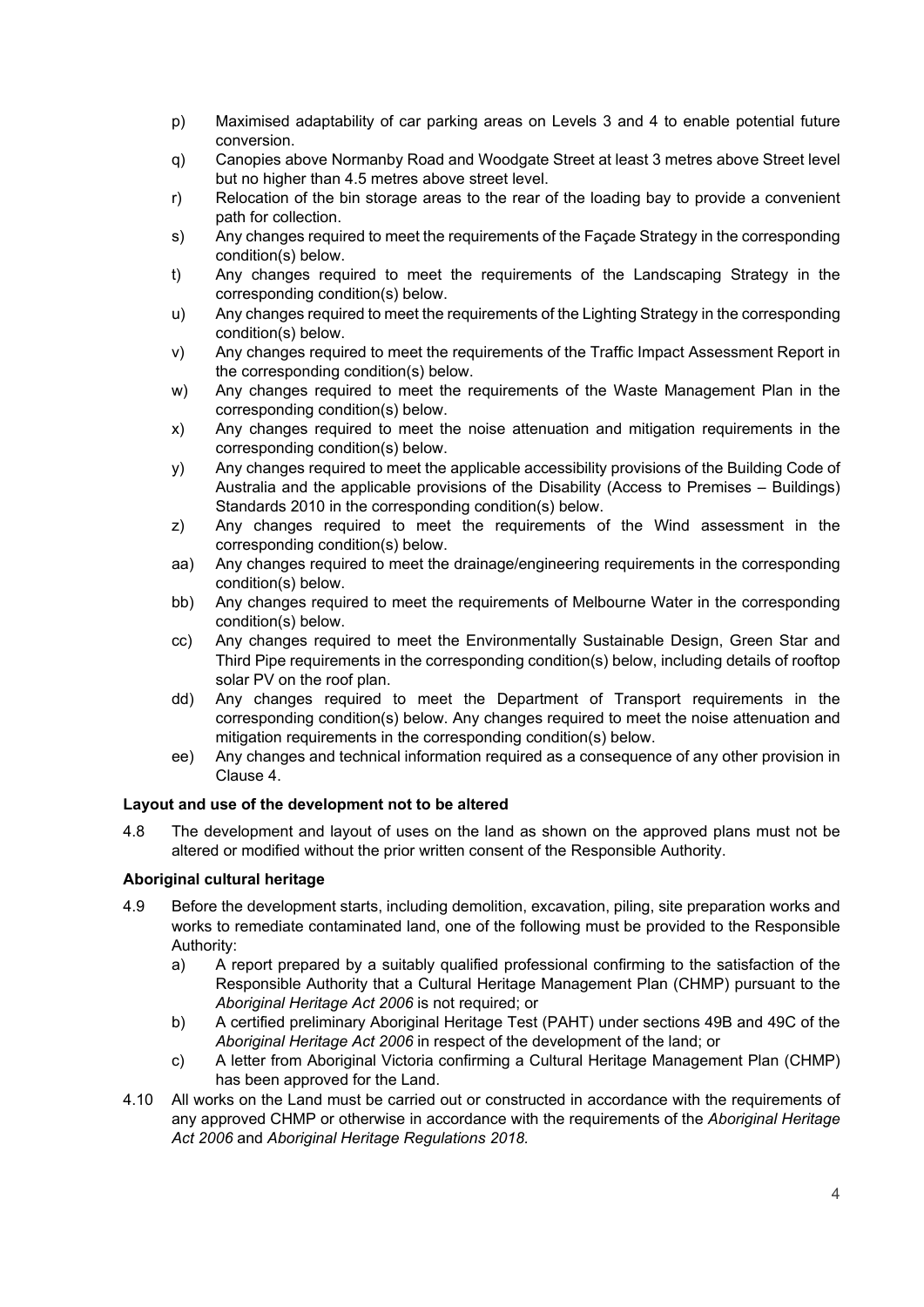# **Façade Strategy & Materials and Finishes**

- 4.11 Before the development starts, excluding demolition, excavation, piling, site preparation works and works to remediate contaminated land, a Facade Strategy must be submitted to and approved by the Responsible Authority in consultation with the City of Port Phillip. Unless specified otherwise by the Responsible Authority, the Facade Strategy must include:
	- a) A concise description by the architect of the building design concept and how the façade works to achieve this.
	- b) A schedule of colours, materials and finishes, including the colour, type and quality of materials showing their application and appearance. This can be demonstrated in coloured elevations or renders from key viewpoints, to show the materials and finishes linking them to a physical sample board with clear coding.
	- c) Elevation details generally at a scale of 1:50, or other suitable scale agreed to by the Responsible Authority, illustrating typical building details, entries and doors, utilities, and any special features which are important to the building's presentation.
	- d) Cross-sections or other method of demonstrating all typical façade systems, including fixing details indicating junctions between materials and significant changes in form and/or material.
	- e) Information about how the façade will be accessed, maintained and cleaned.
	- f) Example prototypes and/or precedents that demonstrate the intended design outcome as indicated on plans and perspective images, to produce a high-quality built form outcome in accordance with the design concept.

## **Reflectivity**

4.12 Except with the consent of the Responsible Authority, all external façade, materials and finishes must be of a type that does not reflect more than 20% of visible light when measured at an angle of incidence normal to the glass surface.

# **Landscaping and Public realm**

- 4.13 Before the development starts, excluding demolition, bulk excavation, piling, site preparation, a detailed landscaping and public realm plan(s) must be submitted to and approved by the City of Port Phillip. The plan(s) must include:
	- a) A planting schedule of all proposed trees and other vegetation including botanical name, common names, pot sizes, sizes at maturity, and quantity of each plant and their protection and maintenance.
	- b) How the landscaping responds to water sensitive urban design principles, including how rainwater will be captured, cleaned and stored.
	- c) Details of all hard-landscaping materials, finishes and treatments and urban design elements including paving, lighting, seating and balustrading.
	- d) Details of surface materials and finishes and construction of retaining walls, pathways, kerbs and access ways.
	- e) Compliance of proposed public realm works with disabled access requirements.
	- f) Elevations, sections, levels and details including materials and finishes of public realm works including reconstruction of public assets.
- 4.14 All trees must be of advanced maturity at the time of planting unless otherwise agreed by the City of Port Phillip.

# **Lighting strategy**

- 4.15 Before the development starts, excluding demolition, excavation, piling, site preparation works and works to remediate contaminated land, a detailed lighting strategy must be prepared and approved by the City of Port Phillip. This strategy must:
	- a) Identify all proposed lighting sources, lux levels and spillage details and address how the lighting will integrate with the existing lighting in the interfacing public spaces.
	- b) Require all public lighting to conform with AS1158, AS3771 and the Public Lighting Code September 2001.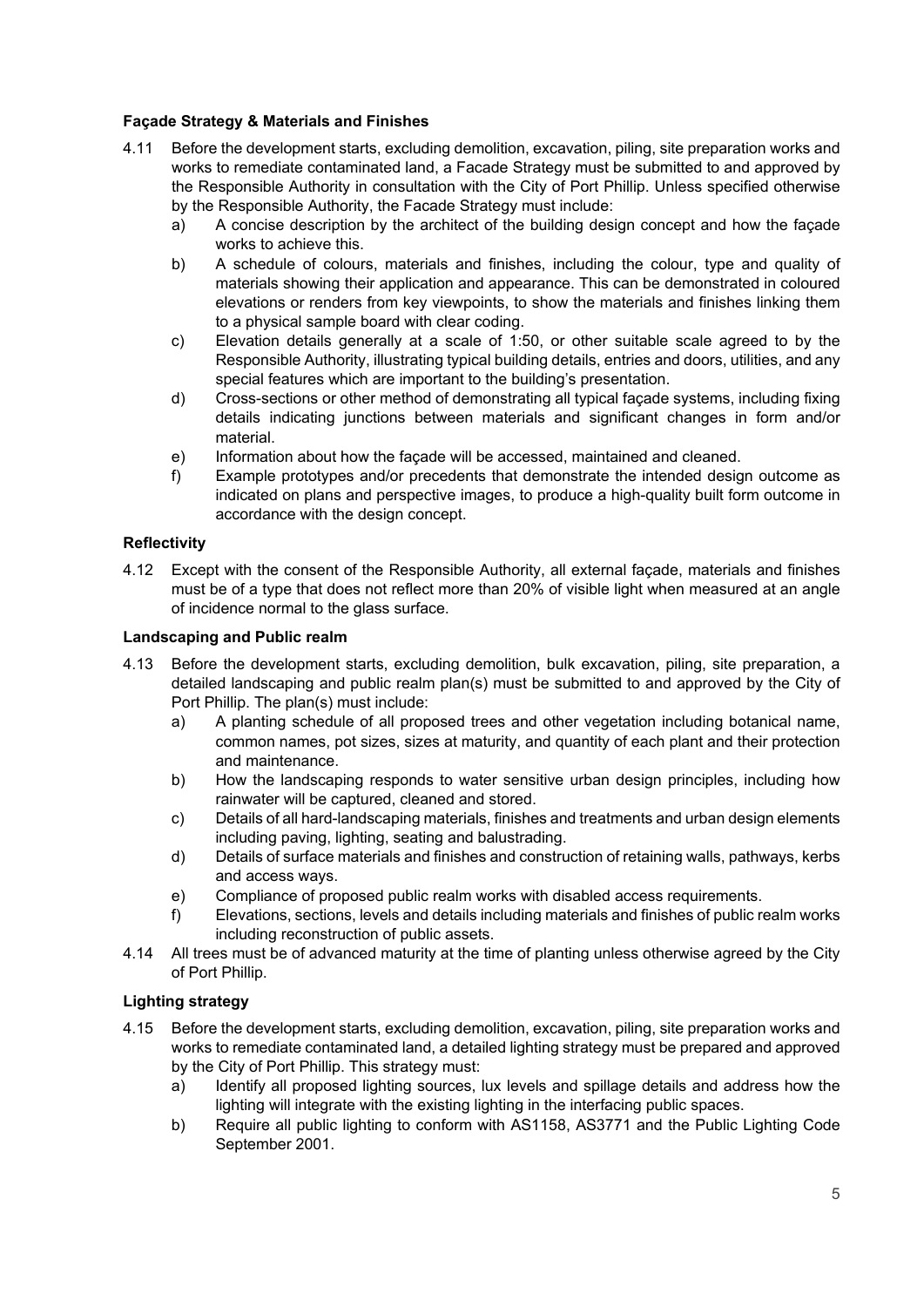4.16 The approved lighting strategy must be implemented as part of the development to the satisfaction of the City of Port Phillip.

# **Demolition Management Plan**

- 4.17 Before demolition starts, a detailed Demolition Management Plan (DMP) must be submitted to and approved by the City of Port Phillip. The DMP's objectives must be to minimise the impact of works associated with the demolition on neighbouring buildings and structures and activities conducted in the area generally. The DMP must address the following matters:
	- a) Staging of dismantling/demolition
	- b) Site preparation
	- c) Public safety, amenity and site security
	- d) Management of the construction site and land disturbance
	- e) Operating hours, noise and vibration controls
	- f) Air and dust management
	- g) Waste and materials reuse
	- h) Stormwater and sediment control
	- i) Management of public access and vehicle, bicycle and pedestrian linkages around the site during demolition
	- j) Protection of existing artworks in the public realm
	- k) Site access and traffic management (including any temporary disruptions to adjoining vehicular, bicycle and pedestrian access ways)
	- l) Details of temporary buildings or works (such as landscaping works to activate the site and street frontage) to be constructed should works cease and the site remain vacant for 6 months after completion of demolition.
- 4.18 Demolition must be carried out in accordance with the approved DMP to the satisfaction of the City of Port Phillip.

# **Traffic, Parking and Loading/Unloading**

- 4.19 Before the development starts, excluding demolition, piling, excavation, and site preparation works, and works to remediate contaminated land, an updated traffic engineering assessment including functional layout plans and other supporting information as appropriate must be submitted to and approved by the City of Port Phillip. The traffic engineering assessment must be generally in accordance with the Traffic Impact Assessment Report prepared by TTM Consulting dated 24 June 2015 (amended 26 July 2019) and the supplementary 'response to traffic issues' document dated 22 October 2019 but updated to reflect changes to the amended plans as required by Clause 4.7.
- 4.20 The internal design of the car park and loading docks, the positioning of boom gates, card readers, control equipment, including car park control points, and ramp grades must be generally in accordance with the Australian and New Zealand Standard 2890.1-2004 and to the satisfaction of the City of Port Phillip.
- 4.21 The loading and unloading of vehicles and delivery of goods to and from the premises must at all times take place within the boundaries of the site and should not obstruct access to the car park of the development to the satisfaction of the City of Port Phillip.
- 4.22 Traffic access and parking and loading/unloading arrangements must not be altered without the prior written consent of the City of Port Phillip.
- 4.23 Before the development is completed, vehicle crossings must be constructed in accordance with the City of Port Philip's current Vehicle Crossing Guidelines and standard drawings to the satisfaction of the City of Port Phillip. All redundant crossings must be removed and the footpath, nature strip, kerb and road reinstated as necessary at the cost of the applicant/owner and to the satisfaction of the City of Port Phillip.

## **Waste Management Plan**

- 4.24 Before the development starts, an amended Waste Management Plan must be prepared and submitted to and be approved by to the City of Port Phillip. The Plan must be generally in accordance with the Waste Management Plan dated 1 May 2019 prepared by Leigh Design but modified to provide:
	- a) Details of bin allocation and collection points.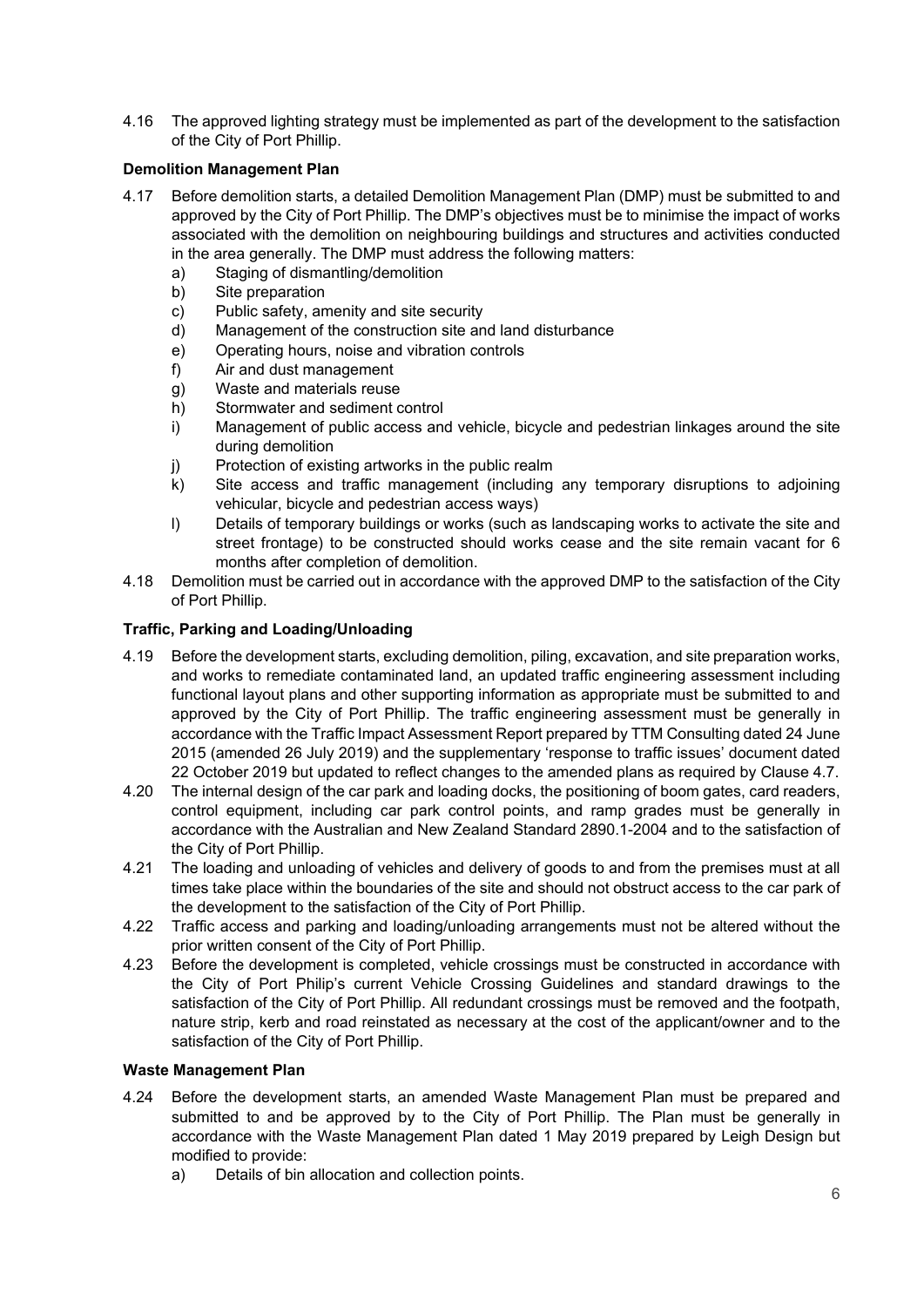- b) Separate refuse rooms for residential and commercial tenements if achievable
- c) Compaction equipment for the development.
- d) Space allocation for compost/organic bin for future council services.
- e) Space allocation for charity and E-waste bins.
- 4.25 The approved Waste Management Plan must be implemented to the satisfaction of the City of Port Phillip. Waste storage and collection must be undertaken in accordance with the approved Waste Management Plan and must be conducted in such a manner as not to affect the amenity of the surrounding area and which does not cause any interference with the circulation and parking of vehicles on abutting streets.

## **Noise Attenuation**

- 4.26 Upon completion and prior to the occupation of the building allowed by this approval, a report by a suitably qualified acoustic consultant must be submitted to, approved by and be to the satisfaction of the Responsible Authority certifying that the dwellings achieve a maximum noise level of:
	- (i) 35dB(A) for bedrooms, assessed as an LAeq,8h from 10pm to 6am; and
	- (ii) 40dB(A) for living areas, assessed LAeq,16h from 6am to 10pm;

based on average external noise levels measured as part of a noise level assessment.

The report must detail the set-up on site and methodology of the testing process. Where post construction measurements and testing show internal noise levels exceeding those specified in the corresponding condition above, the applicant must make rectifications and re-test as necessary to demonstrate compliance with the noise levels to the satisfaction of the Responsible Authority.

The cost of certification acoustic works must be met by the developer.

4.27 All air conditioning and refrigeration plant must be screened and baffled and/or insulated to minimise noise and vibration to ensure compliance with noise limits determined in accordance with State Environment Protection Policy (Control of Noise from Commerce, Industry and Trade) No. N-1 to the satisfaction of the City of Port Phillip.

#### **Disability Access**

4.28 Before the development is occupied, a Disability Discrimination Act Assessment / Audit, prepared by a suitably qualified consultant, must be submitted to the City of Port Phillip. This document must provide an assessment of the development (including public realm works or publicly accessible areas) against the applicable accessibility provisions of the Building Code of Australia and the applicable provisions of the Disability (Access to Premises – Buildings) Standards 2010.

#### **Wind Assessment**

- 4.29 Before the development starts, excluding demolition, excavation, piling, and site preparation works, and works to remediate contaminated land, an amended comprehensive wind tunnel test and environmental climate assessment report must be submitted to and approved by the Responsible Authority in consultation with the City of Port Phillip. The amended report must be generally in accordance with the report prepared by Vipac Engineers and Scientists, dated 4 July 2019 but modified to address all changes required under this Clause 4 and must:
	- a) Reflect all changes to the building as required by Clause 4.7 and any other features that may impact wind conditions.
	- b) Include wind tests taken at various points within the surrounding road network and podium rooftop spaces, carried out on a model of the approved building inclusive of the modifications required to determine the wind impacts of the development and provide recommendations for any modifications which must be made to the design of the building to improve any adverse wind conditions within the public realm and podium rooftop and open space areas.
	- c) Demonstrate (or provide built form recommendations) that the development will ensure all publicly accessible areas, including footpaths will not be affected by 'unsafe wind conditions' as specified in Table 7 of Schedule 30 to Clause 43.02 Design and Development Overlay of the Port Phillip Planning Scheme.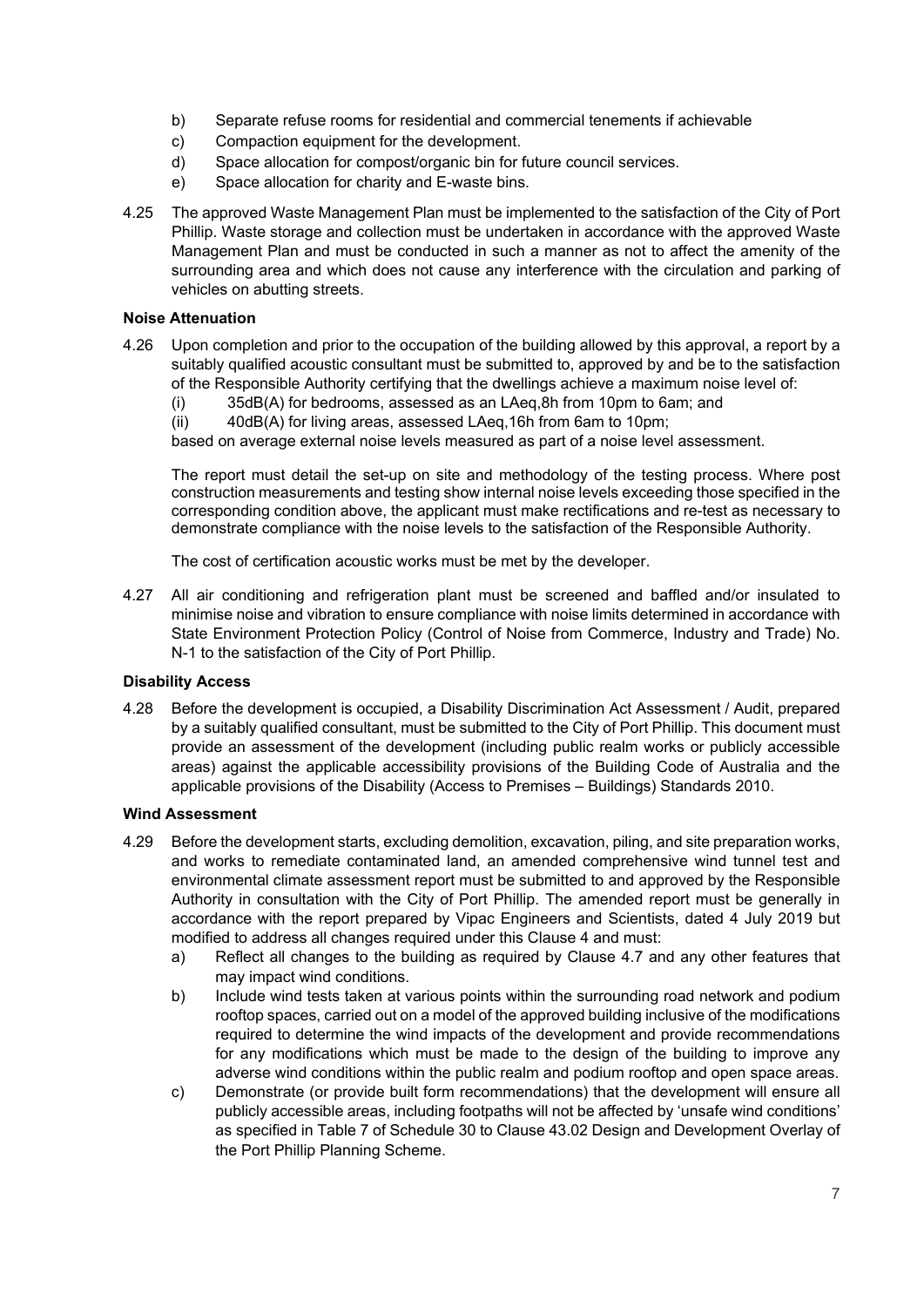- d) Demonstrate (or provide built form recommendations) that the development will be able to achieve 'comfortable wind conditions' as specified in Table 7 of Schedule 30 to Clause 43.02 Design and Development Overlay of the Port Phillip Planning Scheme.
- e) Meet the DDO30 requirements for wind effects on the public realm.
- f) Correspond to the comfortable wind conditions criteria in DDO30.
- g) Assess comfort criteria to all components of common areas and open balconies.
- 4.30 Any further modifications required to the development in order to ensure acceptable wind conditions to the surrounding streets and public areas must be carefully developed as an integrated high-quality solution with the architectural design and must not rely on street trees or wind amelioration screens within the public realm to the satisfaction of the City of Port Phillip.
- 4.31 The recommendations and requirements of the approved Wind Impact Assessment Report must be implemented to the satisfaction of the City of Port Phillip before the development is occupied.

#### **Development Contribution**

- 4.32 Before the development starts, excluding demolition, excavation, piling, and site preparation works, and works to remediate contaminated land, the owner of the land must enter into agreement(s) pursuant to section 173 of the *Planning and Environment Act 1987* with the Responsible Authority and make application to the Registrar of Titles to have the agreement(s) registered on the title to the land under section 181 of the Act to the satisfaction of the Responsible Authority. The agreement(s) must:
	- a) Require the developer to pay a development contribution of:
		- \$16,916.51 per dwelling,
		- \$191.51 per sqm of gross office/commercial floor area,
		- \$159.59 per sqm of gross retail floor area.
	- b) Require that development contributions are to be indexed annually from 1 July 2020 using the Price Index of Output
	- of the Construction Industries (Victoria) issued by the Australian Bureau of Statistics.
	- c) Require registration of the Agreement on the titles to the affected lands as applicable.
	- d) Include a schedule of the types of infrastructure to be delivered by the Victorian Planning Authority or their successor.
	- e) Confirm that contributions will be payable to the Victorian Planning Authority or its successor.
	- f) Confirm that the contributions will be used by Victorian Planning Authority or its successor, to deliver the schedule of types of infrastructure.
	- g) Require payment of the development contribution/s before the earliest of the following:
		- The issue of an occupancy permit for the development of the land in accordance with this specific control; or
		- The issue of a statement of compliance in relation to the subdivision of the land in accordance with the development allowed under this specific control.
	- h) Confirm the procedure for refunding monies paid if an approved Development Contribution Plan or Infrastructure Contributions Plan for the area is less than the amount stipulated in the section 173 agreement.
	- i) The agreement must make provision for its removal from the land following completion of the obligations contained in the agreement.

The owner of the land to be developed must pay all reasonable legal cost and expenses of this agreement, including preparation, execution and registration on title.

#### **Drainage/Engineering**

- 4.33 Before the development starts excluding demolition, excavation, piling, and site preparation works, and works to remediate contaminated land, or as otherwise agreed by the Responsible Authority, a stormwater drainage system design, incorporating integrated water management design principles, must be submitted to and approved by the City of Port Phillip.
- 4.34 The stormwater drainage system must be constructed in accordance with the design approved under this incorporated document, connected to the existing stormwater drainage system and completed prior to the occupation of the building to the satisfaction of the City of Port Phillip.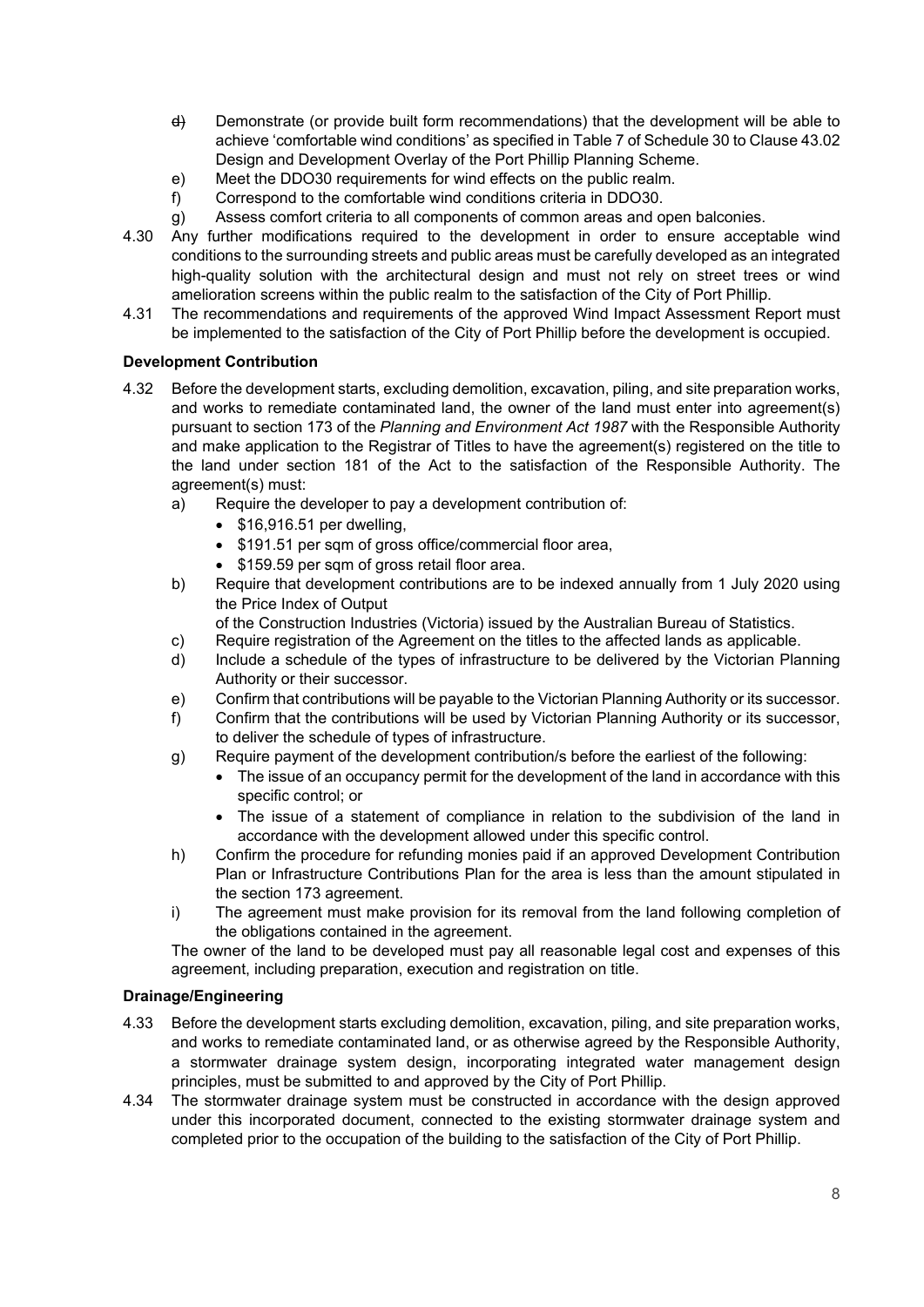# **Melbourne Water (Flooding, Drainage and Sea Level Rise)**

- 4.35 With the exception of retail and non-habitable transitional areas, all other ground floor areas (including lift and stair lobbies) must be set no lower than 3.0 metres to Australian Height Datum (AHD) which is 600mm above the applicable projected flood level of 2.4 metres to AHD.
- 4.36 The retail areas must be set no lower than 2.4 metres to AHD with the exception of areas containing landings, steps or ramps which may be constructed at a lower finished floor level to the satisfaction of Melbourne Water. The area for seating should be at least 4 metres wide to allow two rows of seating and circulation areas.
- 4.37 All areas with electrical installations (e.g. Electrical Sub-Stations, Switch-rooms etc) must be set no lower than 3.0 metres to AHD.
- 4.38 The basement entry points of the proposed development must be set no lower than 3.0 metres to AHD
- 4.39 Prior to the commencement of buildings and works, a Flood Risk Management Plan prepared by an accredited risk management professional must be submitted to the satisfaction of Melbourne Water and endorsed by the Responsible Authority covering any areas within the building with finished floor levels below 2.4 metres to AHD (including any at grade transition areas). Any requirements of the Flood Risk Management Plan endorsed under this Incorporated Document must be implemented to the satisfaction of the Responsible Authority and Melbourne Water at all times. The Flood Risk Management Plan must address any matter relevant to managing flood risk at the site, to the satisfaction of Melbourne Water, including:
	- a) identify the flood risk/s
	- b) clearance from electrical and other services
	- c) implement flood resilient construction materials within flood affected areas of the building
	- d) provide for on-going building maintenance
	- e) identify a clear protocol to activate the flood response plan
	- f) provide for the installation of flood depth indicators
	- g) provide for the installation of flood advisory signs
	- h) describe evacuation procedures and assembly points; and
	- i) include a recovery procedure after the flood has receded.
- 4.40 Where finished floor levels are below 2.4 metres to AHD, prior to the occupation of the development, enter into an agreement with the Responsible Authority and Melbourne Water pursuant to Section 173 of the Planning and Environment Act 1987. The Agreement must be registered on title and must provide for the following to the satisfaction of the Responsible Authority and Melbourne Water:
	- a) Prospective and future owners of the property to be informed that the Land and building is subject to inundation from flood waters
	- b) Melbourne Water to be indemnified against any loss or damages associated with flooding; and
	- c) The implementation of the approved Flood Risk Management Plan.

All costs associated with the creation, review, execution and registration of the agreement must be borne by the proponent and/or land owner/s.

## **Environmental Audit**

- 4.41 Before the development starts excluding demolition, excavation, piling and site preparation works, and works to remediate contaminated land or a sensitive use commences on the land (with the exception of any works required by an accredited auditor), the Responsible Authority must be provided with either:
	- a) A certificate of environmental audit issued for the land in accordance with Part IXD of the *Environment Protection Act 1970*; or
	- b) A statement issued by an environmental auditor appointed under the *Environmental Protection Act 1970* in accordance with Part IXD of that Act that the environmental conditions of the land are suitable for the sensitive use.
- 4.42 Where a Statement of Environmental Audit is provided, all the conditions of the Statement of Environmental Audit must be complied with to the satisfaction of the Responsible Authority, prior to commencement of use of the site. Written confirmation of compliance must be provided by a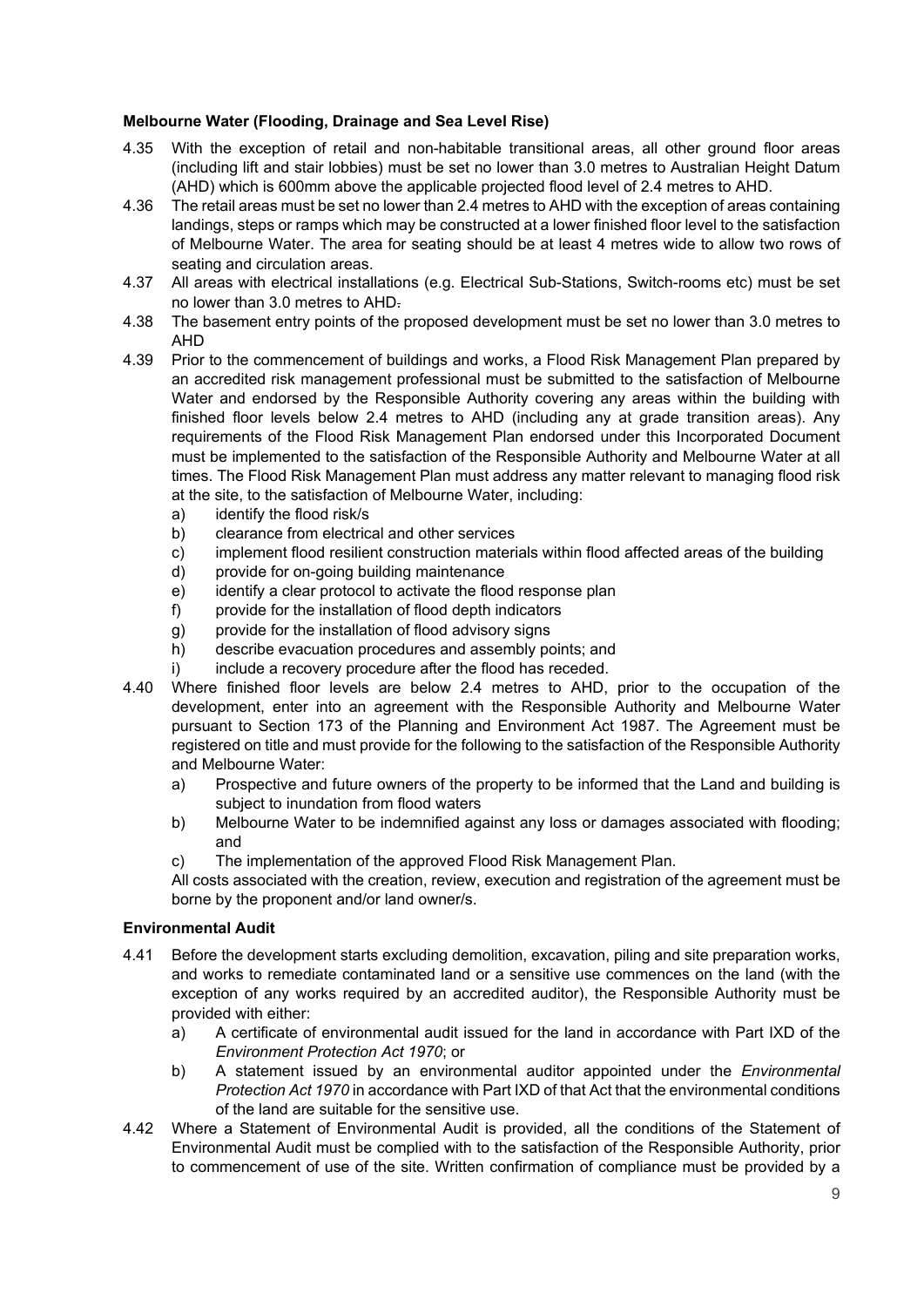suitably qualified environmental professional or other suitable person acceptable to the responsible authority. In addition, sign off must be in accordance with any requirements in the Statement conditions regarding verification of works.

4.43 If there are conditions on a Statement of Environmental Audit that the Responsible Authority considers require significant ongoing maintenance and/or monitoring, the landowner must enter into a Section 173 Agreement under the Planning and Environment Act 1987. The Agreement must be executed on title prior to the commencement of the use and prior to the issue of a Statement of Compliance under the Subdivision Act 1988. The landowner must meet all costs associated with drafting and execution of the Agreement, including those incurred by the Responsible Authority

## **Environmentally Sustainable Design**

## **Sustainable Management Plan and Water Sensitive Urban Design**

- 4.44 Before the development starts, excluding demolition, piling, excavation and site preparation works, and works to remediate contaminated land, a Sustainable Management Plan (SMP) and Water Sensitive Urban Design Response (WSUDR) must be submitted to and approved by the City of Port Phillip. The SMP and WSUDR must be generally in accordance with the Sustainable Management Plan and Water Sensitive Urban Design Response prepared by Simpson Kotzman Rev H dated 24 October 2019 but modified to show:
	- (a) Any changes required to reflect the design approved under Clause 4.7 if any aspects of the SMP, NatHERS and Green Star Design and As-Built rating and individual Green Star credits may be affected.
	- (b) An updated Green Star spreadsheet to reflect the current version of Green Star Design and As-Built and that reflects the actual proposed design and specification.
	- (c) A current Confirmation of Registration Certificate for a Green Star Design and As-Built Rating of the proposed project by the Green Building Council of Australia.
	- (d) A current Green Star Design Review Rating Certificate showing that the project has achieved a 5 Star Design Review Rating and is therefore on track to achieving the 5 Star Green Star Design and As Built Rating. This should include the respective Green Star scorecard with the independent assessor's comments and points achieved for each credit and category. This scorecard needs to match Simpson Kotzman's submitted Green Star spreadsheet above.
	- (e) Details of any external shading to habitable rooms in the north-west and south-west tower elevations.
	- (f) Correction of references to the number of bike parking spaces to be consistent with the architectural plans.
	- (g) Rainwater tank capacity to meet the FBURA tank sizing requirement of 0.5m3 per 10m<sup>2</sup> of roof catchment.
	- (h) The rainwater tank to connected to all toilets throughout the development.
	- (i) Green roof components on the podium roof clearly specified.
	- (j) Renewable energy generation maximised on the roof top.

Where alternative Environmentally Sustainable Design (ESD) measures are proposed to those specified in this condition, the City of Port Phillip may vary the requirements of this condition at its discretion, subject to the development achieving equivalent (or greater) ESD outcomes.

4.45 Before the development is occupied, a report (or reports) from the author of the Sustainability Management Plan & Water Sensitive Urban Design Response approved under this Incorporated Document, or similarly qualified person or company, must be submitted to the satisfaction of the City of Port Phillip and must confirm all measures specified in the approved SMP and WSUD report have been implemented in accordance with the approved plans.

## **Green Star rating**

4.46 Prior to the commencement of buildings and works, evidence must be submitted to the satisfaction of the City of Port Phillip that demonstrates the project has been registered to seek a minimum 5 Star Green Star Design and As-Built rating (or equivalent) with the Green Building Council of Australia.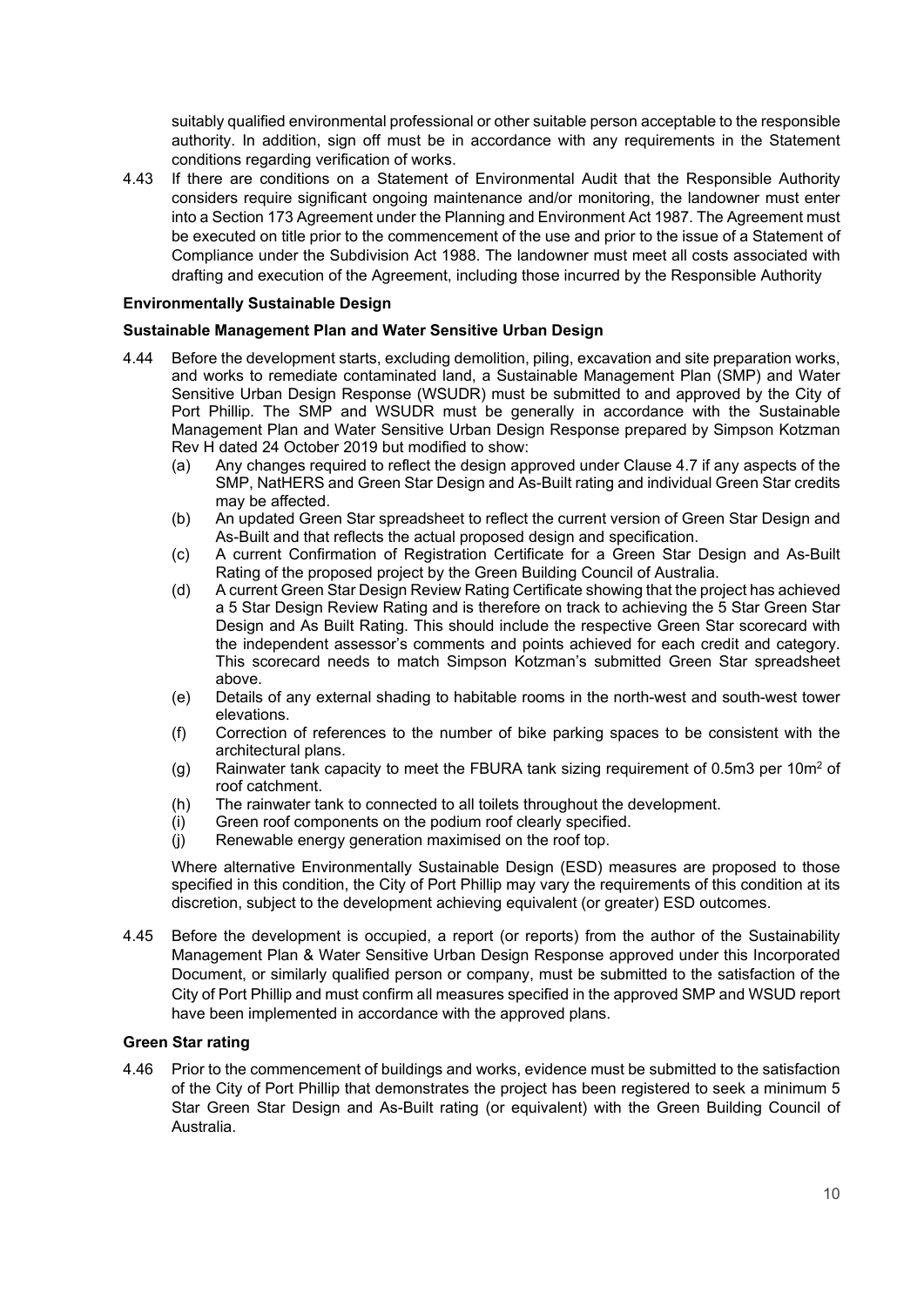4.47 Within 12 months of occupation of the building, certification must be submitted to the satisfaction of the City of Port Phillip, that demonstrates that the building has achieved a minimum 5 Star Green Star Design and As-Built rating (or equivalent).

### **Third pipe and rain tank water**

- 4.48 A third pipe must be installed for recycled water to supply non-potable uses within the development for toilet flushing, fire services, irrigation, laundry and cooling, unless otherwise agreed by the relevant water authority.
- 4.49 An agreed building connection point must be provided from the third pipe, designed in conjunction with the relevant water supply authority, to ensure readiness to connect to a future precinct-scale recycled water supply.
- 4.50 A rainwater tank must be provided that:
	- a) Has a minimum effective volume of 0.5 cubic metres for every 10 square metres of catchment area to capture rainwater from 100% of suitable roof rainwater harvesting areas;
	- b) Is fitted with a first flush device, meter, tank discharge control and water treatment with associated power and telecommunications equipment approved by the relevant water authority.
- 4.51 Rainwater captured from roof harvesting areas must be re-used for toilet flushing, washing machine and irrigation or, controlled release.

## **3D Model**

4.52 Before the development starts, excluding demolition, bulk excavation and site preparation works (or as otherwise agreed with the Responsible Authority), a 3D digital model of the development and its immediate surrounds must be submitted to and approved by the Responsible Authority. The 3D model must be in accordance with the Technical Advisory Note for 3D Digital Model Submissions prepared by the Department of Environment, Land, Water and Planning.

#### **Building Appurtenances**

4.53 All building plants and equipment on roofs and public thoroughfares must be concealed to the satisfaction of the Responsible Authority.

## **Advertising Signs**

4.54 No advertising signs either external or internal to the building/s shall be erected, painted or displayed without the prior written approval of the Responsible Authority.

## **Department of Transport (Roads Authority)**

4.55 Before the development starts, unless with the prior written agreement from the Responsible Authority, the owner of the land must obtain a Crown land stratum licence under Section 138A of the *Land Act 1958* for any part of the development that projects more than 300mm beyond the Normanby Road boundary.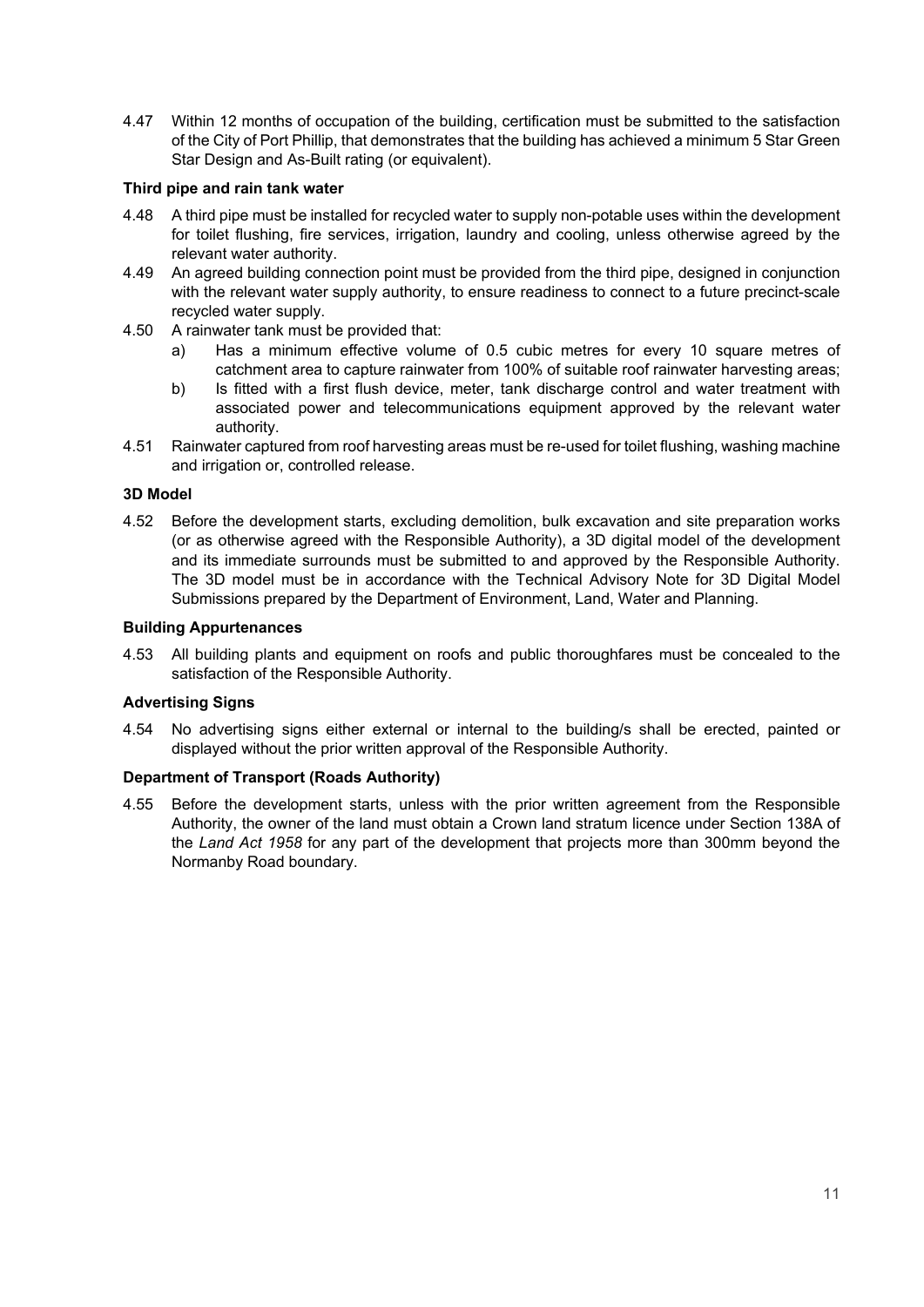# **Department of Transport (Network Planning – Transport Group)**

- 4.56 Before the development is occupied, a Green Travel Plan (GTP) must be submitted to and approved by the Department of Transport. The Green Travel Plan must include, but not be limited to, the following:
	- a) A description of the existing active private and public transport context;
	- b) Sustainable transport goals linked to measurable targets, performance indicators and monitoring timeframes;
	- c) Details of GTP funding and management responsibilities including details of a designated 'manager' or 'champion' responsible for coordination and implementation;
	- d) The types of bicycle storage devices proposed to be used for employee and visitor spaces (i.e. hanging or floor mounted spaces);
	- e) The types of lockers proposed within the change-room facilities, with at least 50% of lockers providing hanging storage space;
	- f) Security arrangements to access the employee bicycle storage spaces;
	- g) Reference to electrical vehicle charging points within the car park and provision of electrical infrastructure for future expanded provision;
	- h) A monitoring and review plan requiring review and update of the GTP at least every five years;
	- i) Initiatives that would encourage [residents/employees/visitors/customers/students] of the development to utilise active private and public transport and other measures that would assist in reducing the amount of private vehicle traffic generated by the site including but not limited to:
		- Resident/employee/student welcome packs (e.g.: including provision of Myki/public transport travel card)
		- Promotion of various public transport smartphone applications, such as the Public Transport Victoria app and/or train or tram tracker;
		- Installation of tram, train and bus timetables in prominent locations in lifts and public areas (on noticeboards, etc);
		- Installation of signs in prominent locations advising of the location of existing and proposed car-share schemes, bicycle parking facilities for residents and visitor, tram stops, taxi ranks, railway stations, bus stops and bicycle paths;
		- Installation of signage and wayfinding information for bicycle facilities and pedestrians pursuant to Australian Standard AS2890.3;
			- Details of bicycle parking and bicycle routes:
- 4.57 Once approved, the Green Travel Plan must be implemented and complied with to the satisfaction of the Department of Transport and must not be amended without the prior written consent of the Department of Transport.

# **Affordable Housing**

- 4.58 Before the development starts, excluding demolition, bulk excavation, piling, site preparation works, and remediation works, the owner must enter into an agreement with the Responsible Authority and City of Port Phillip under section 173 of the *Planning and Environment Act 1987*, to the satisfaction of the Responsible Authority, for the delivery of affordable housing (as defined in the *Planning and Environment Act 1987*).
- 4.59 The agreement must be registered on title to the land and the owner must be responsible for the expense of preparation and registration of the agreement including the Responsible Authority and Port Phillip City Council's reasonable costs and expenses (including legal expenses) incidental to the preparation, registration and ending of the agreement (where applicable).
- 4.60 The agreement must be in a form to the satisfaction of the Responsible Authority and the City of Port Phillip and must include covenants that run with title to the land to:
	- a) Provide for the delivery of at least 6% of the total number of dwellings, for affordable housing as defined by section 3AA of the *Planning and Environment Act 1987*, before the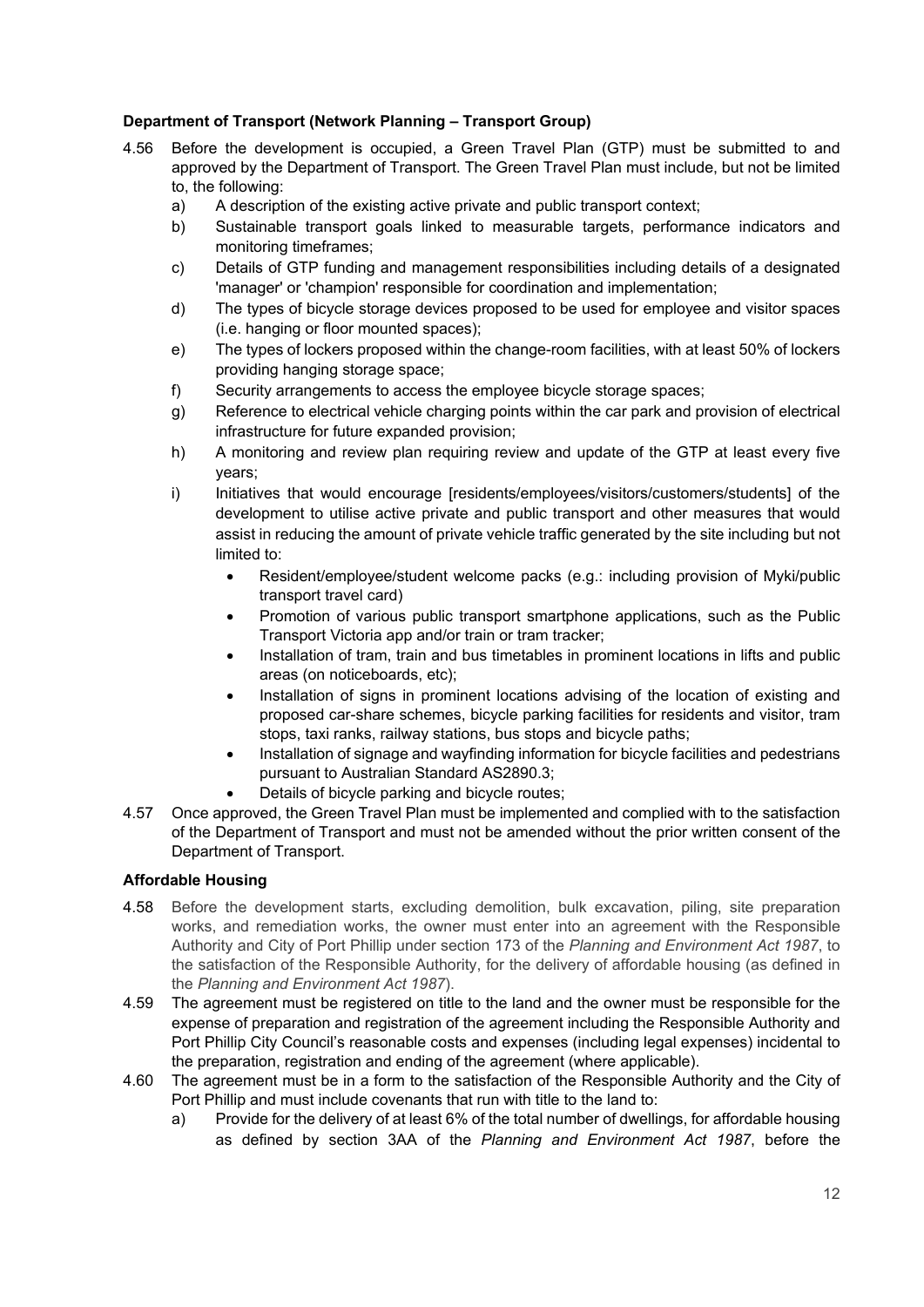development is occupied. This may be provided by utilising one or more of the following mechanisms for the delivery of affordable housing:

- i. Transferring dwellings within the development to a registered housing agency or other housing provider or trust entity approved by the Responsible Authority at a minimum 35% discount to market value; or
- ii. Leasing dwellings within the development as affordable housing under the management of a registered housing agency or housing provider or trust approved by the Responsible Authority at a minimum 35% discount from market rent for a period of not less than 30 years for the building approved under this control. The overall value of the leased dwellings must be equivalent or higher to 4.60(a)(i); or
- iii. any other mechanism providing a contribution of equivalent or higher value to Clause 4.60(a)(i) to the satisfaction of the Responsible Authority.
- b) The Affordable housing delivered under Clause 4.60(a) must:
	- i. be delivered within the development approved by this control;
	- ii. take the form of one or two or three bedroom dwellings representative of the approved dwelling mix;
	- iii. be functionally and physically indistinguishable from conventional dwellings within the development;
	- iv. include access to all common facilities within the building at no extra fee for occupants of affordable housing dwellings; and
	- v. allocate one or more bicycle parking space per dwelling for the life of the Affordable housing,
	- unless otherwise agreed in writing by the Responsible Authority.
- c) Provide that if the affordable housing is delivered under Clause  $4.60(a)(ii)$ , the agreement must contain a mechanism for review of the minimum discount from market rent by reference to updated income and rental figures upon request by the Responsible Authority to ensure the housing continues to meet the definition of Affordable housing in the *Planning and Environment Act 1987* and by reference to relevant Regulations, Ministerial Notices, Orders in Council and the like.
- 4.61 The agreement may provide that:
	- a) In lieu of delivering all or part of the affordable housing in accordance with Clause 4.60(a), the Responsible Authority may agree to payment of an equivalent amount of money to a registered housing agency or other housing provider or trust to be expended for affordable housing in the Fishermans Bend Urban Renewal Area provided the Responsible Authority and the City of Port Phillip are satisfied that:
		- i) the owner has made best endeavours to secure a registered housing agency recipient or other housing provider or trust for the affordable housing and has not been successful; and
		- ii) the payment amount is equivalent to the value of the affordable housing that would otherwise have to be delivered less the value of any affordable housing provided within the development.
- 4.62 For the purpose of these provisions, 'value' means the monetary value of a dwelling offered for sale at the date of the transfer (if applicable) or otherwise at the date of the agreement as determined by an independent valuer (appointed by the President of the Australia Property Institute – Victorian Division).

# **Expiry**

- 4.63 The control in this Incorporated Document expires if any of the following circumstances apples:
	- a) The development is not started within three (3) years of the approval date of Amendment C163port.
	- b) The use is not started within five (5) years after the approval date of Amendment C163port.
	- c) The development is not completed within five (5) years after the approval date of Amendment C163port.